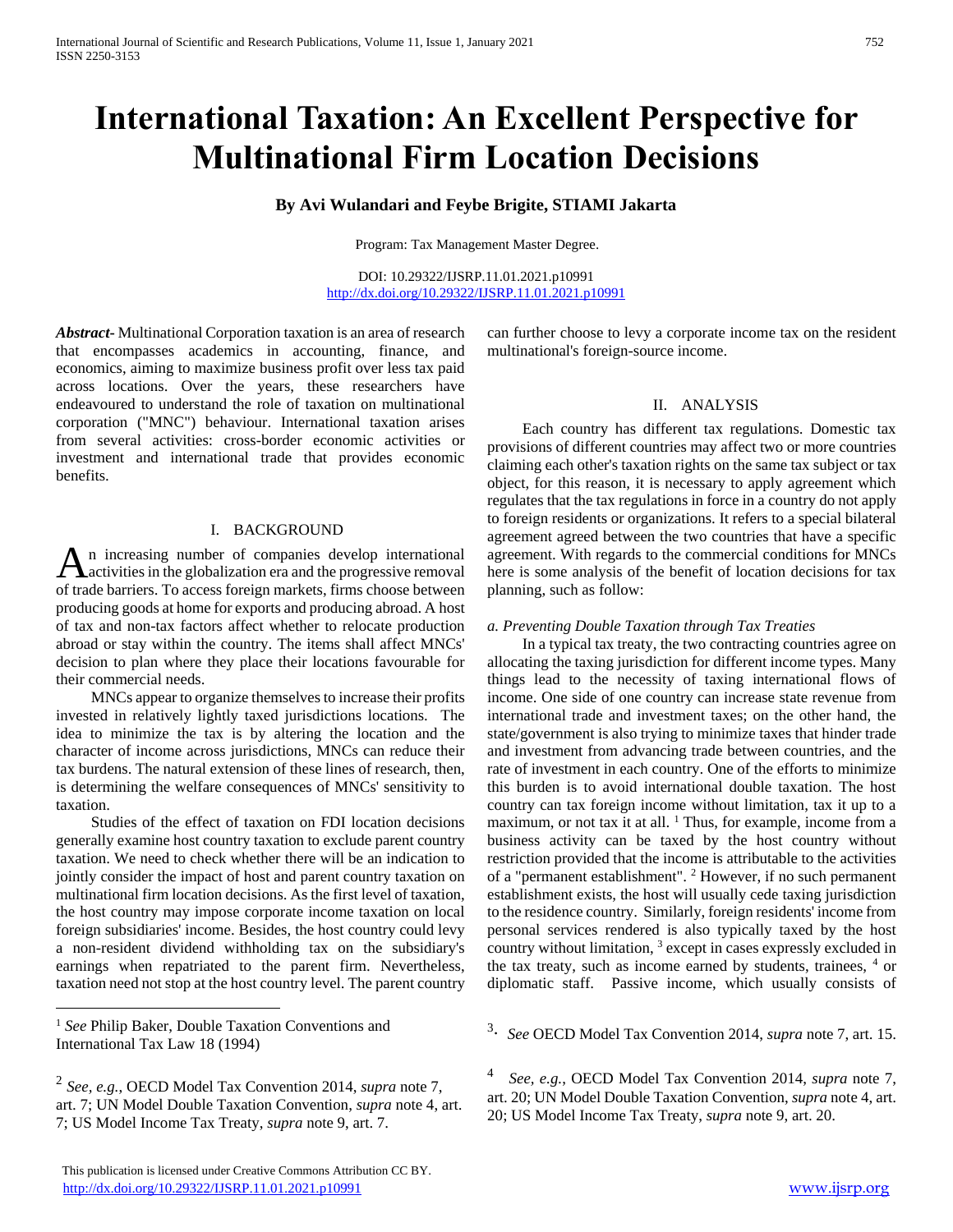income from interest or dividend payments, is ordinarily taxed by the country in which the payment originates: the "source" country, but the tax rate is generally limited in the treaty.<sup>5</sup>

 A tax treaty that grants both countries the right to tax a given type of income (with or without a limitation on the rate of taxation at source) includes a mechanism for alleviating double taxation. The UN and OECD model tax treaties, for example, recommend offering either a credit for taxes paid in the source country (the mechanism more commonly opted for by contracting countries) or an exemption for income taxed by the source country.<sup>6</sup> When an exemption being chooses as the double- taxation alleviation mechanism in a treaty, this has usually been based on the premise that the source country will tax the exempt income. <sup>7</sup>

 Some treaties set a tax-sparing mechanism for certain host countries (typically developing countries).<sup>8</sup> Under this mechanism, the host country's incentive programs (designed to attract foreign investors) are ignoring by the residence country, and it allows its residents a credit for taxes they would have paid to the host if not for the specially targeted concessions. It serves to reduce the total level of taxation on foreign investments that fall within the treaty's scope. It thereby increases the level of crossborder investment and the benefits the host country derives from this activity. It is important to note that with this type of mechanism, the residence country gives up the tax revenues it would have collected absent the credit and allows a higher level of outbound investment into the host country than it would ordinarily prefer. On this background, OECD countries are increasingly more reluctant to include tax sparing in their treaties.<sup>9</sup>

### *b. The Distributive Consequences of Tax Treaties*

 $\overline{a}$ 

 The tax treaty agreement's function is to improve the two countries' economy and trade and remove barriers to foreign investment due to the imposition of burdensome to the two countries' taxpayers. However, here are essential similarities – and no less significant differences – between the equilibrium achieved by tax treaties and the alternative equilibria produced by the interaction between unilateral policies described above. Unilateral mechanisms can prevent double taxation just as well as a treaty mechanism and achieve the same combined taxation level. However, the equilibrium reached under treaties diverges from the

7 *See, e.g.*, OECD Model Tax Convention 2014, *supra* note 7, arts. 23A, 23B; UN Model Double Taxation Convention, *supra* note 4, arts. 23A, 23B.

8 For a review *see* Lang & Owens, *supra* note 59, at 28:

Among the BRICS, China and India have negotiated such provisions in around half their treaties, though in some

 This publication is licensed under Creative Commons Attribution CC BY. <http://dx.doi.org/10.29322/IJSRP.11.01.2021.p10991> [www.ijsrp.org](http://ijsrp.org/)

credit/tax and exemption/no-tax equilibria of unilateral policies primarily in how the tax revenues distributed.

 Treaties traditionally protect residence-based taxation, particularly those that constructed on the OECD model tax convention. They formulated assuming a single tax and providing residence countries with a larger revenue pie slice than unilateral mechanisms. Given the limitation on the host country's tax rates and that taxing jurisdiction over specific categories of income is given solely to the residence country, the host country collects a smaller portion of the tax revenues. As explained, treaties tend to limit the tax rate a host country can impose on passive income. Except for cases in which the relevant treaty allows tax-sparing, under a credit mechanism, a reduction in host country taxation does not translate into a larger volume of foreign investment and in fact, amounts to no more than a revenue shift from the host to the residence country. Therefore, a credit mechanism results in the residence country, collecting taxes that the host country has relinquished.

 Basically, the existence of tax collection by the state on income from international trade and investment activities shows that there are benefits from international trade and investment for the two countries that work together to increase state revenues. However, the distributive divergence between the treaty outcome and unilateral outcomes occurs when a treaty limits the host country's authority to tax certain kinds of income, such as business income in the pre-permanent establishment phase and certain types of income from personal services. In such cases, the treaty prevented the host country from imposing any taxes on these income types. The outcome is that the residence country collects all of the tax revenues.

 Consequently, although treaties and unilateral mechanisms achieve approximately the same reduction in double taxation, they allocate tax revenues between the host and residence countries differently. In constraining the host's power to tax, tax treaties essentially give residence countries a larger piece of the tax revenue pie. To be sure, as recent scholarship has shown, host countries and their treaty negotiations with residence countries are not all cut of the same cloth, and the specifics of the treaties they sign vary.<sup>10</sup> However, when compared to the non-treaty equilibria, these treaties all constitute an inferior arrangement for source

cases the provisions have expired. The middle and high income developing countries reviewed (apart from Colombia) have also been active in including tax sparing in their treaties. Among the resource rich countries Nigeria and Zambia have included such provisions in most of their treaties. Among the sample of LDCs Bangladesh, Kenya and Mozambique have negotiated tax sparing provisions in many of their treaties.

<sup>9</sup> See *id*. at 29–30

<sup>10</sup> Martin Hearson, *Measuring Tax Treaty Negotiation Outcomes: The ActionAid Tax Treaties Dataset 36* (ICTD Working Paper No. 47, Feb. 2016)

<sup>5</sup> *See, e.g.*, OECD Model Tax Convention 2014, *supra* note 7, art. 19; UN Model Double Taxation Convention, *supra* note 4, art. 19; US Model Income Tax Treaty, *supra* note 9, art. 19.

<sup>6</sup> *See, e.g.*, The typical withholding rates run between 0 and 15 percent. U.S. Tax Treaties 95 (Richard L. Dorenberg & Kees Van Raad eds., 1991).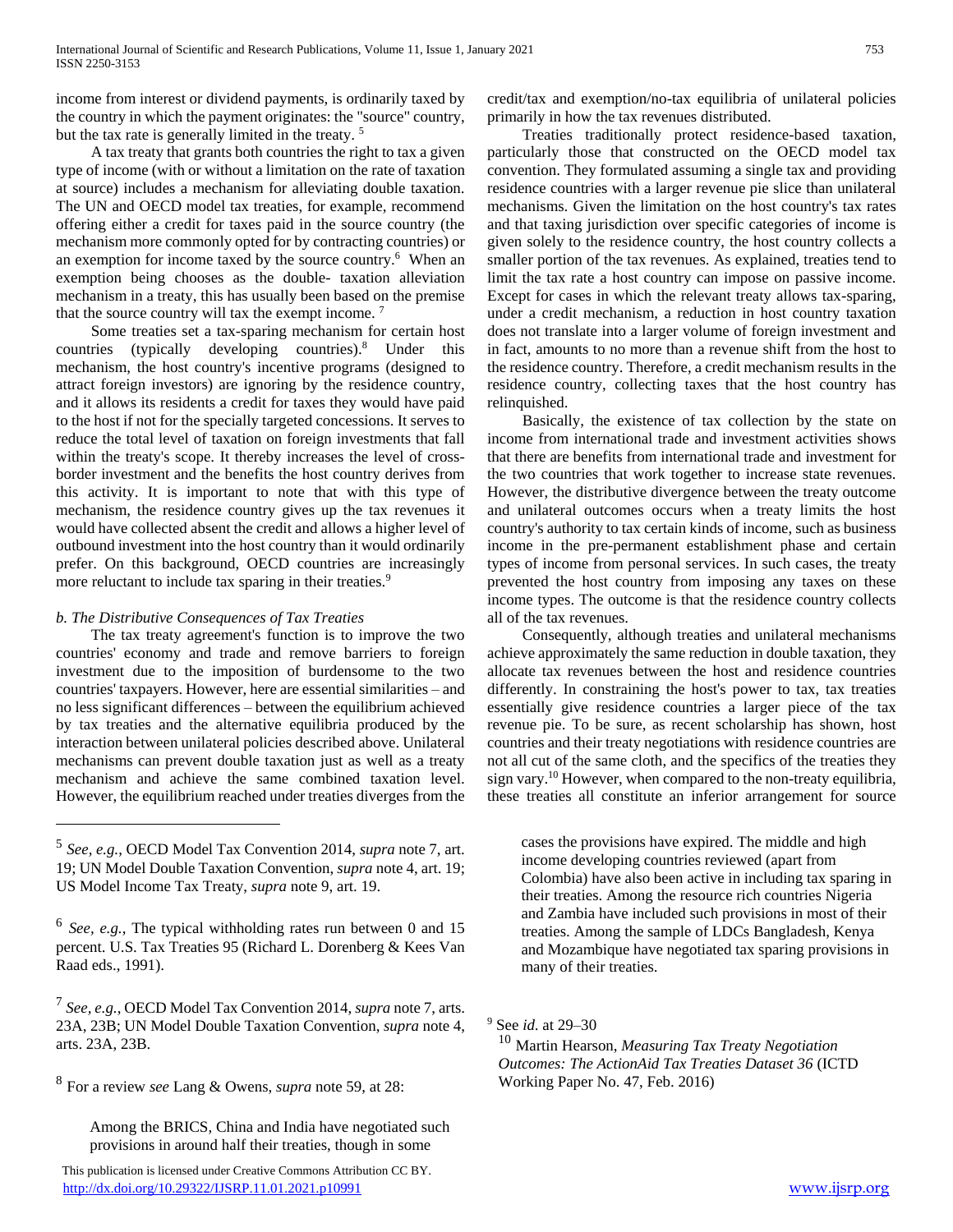countries in terms of tax revenues, and none offer the advantages of increased foreign investment.

## *c. Reality Check: Do Treaties Increase Foreign Direct Investment?*

 Since tax treaties tend to allocate tax revenues more generously to residence countries than their unilateral alternatives, it is clear why these countries would favour such agreements. Limiting the level of taxation a host country can impose allows the residence country to collect more tax revenues without changing the overall level of taxation on outbound investments. This understanding, alongside the collateral benefits of treaties in terms of certainty, administrative convenience, and enforcement, quite possibly motivates residence countries to enter into tax treaties.

 Nevertheless, why should host countries have an interest in signing tax treaties? Treaties reduce their tax revenues while doing nothing to lower the tax barriers for foreign investment from residence countries since the total taxation level remains the same. Can this arrangement be in any way beneficial to a host country? The answer could depend on the particular type of treaty in question. While asymmetrical treaty might be a deal worth making for any country, an asymmetrical agreement might not be advantageous to predominantly host countries, which is the case with developing countries. This latter type of country tends to lose revenues with a tax treaty, without providing increased tax incentives for cross-border investment.

 How Profit Shifting Works: Companies have many different ways to shift profits offshore. Simple methods include mispricing international trade transactions that occur within the multinational company, such that purchases from low-tax affiliates are overpriced, and purchases from high-tax affiliates are under the price. Such techniques make the low-tax affiliates appear disproportionately profitable. Although companies are supposed to price such transactions as if they were occurring at arm's length with unaffiliated companies, there is often substantial leeway regarding transfer prices to minimize global tax burdens. Companies may also structure their finance such that interest deductions are more likely for those affiliates in high-tax countries, reducing taxable income accordingly. Companies may also use cost-sharing arrangements or other methods to transfer intellectual property to low-tax foreign jurisdictions, where the resulting profits can then reported. Finally, companies have been adept at creating opaque chains of ownership and hybrid organizational structures to generate so-called stateless profit that goes untaxed in any jurisdiction $11$ 

 If companies can offshore profits without real offshoring investment, then the tax system might not distort the location of production activity. Companies can simply put jobs and investments in their most productive locations, and shift the resulting profit to the most lightly taxed jurisdiction. However, if profit shifting is limited or profit shifting is facilitated by having a real economic presence in tax havens, tax rate differences across countries will encourage profit shifting and jobs and investments to taxed locations more lightly. While real economic activities are less responsive to tax rate differences across countries than the tax base itself (due to profit shifting), real economic activities still

 $\overline{a}$ 

respond to tax rate differences, and the perceived mobility of real economic activity has been a significant impetus toward competitive tax rate reductions over previous decades.

Concerns about Offshoring generate the same trade-offs that discuss above. To keep the business location as tax competitive as possible, made lighter tax rates are desirable; however, lowering corporate tax rates (at current levels) lowers corporate tax revenues, unless rate reductions offset with other changes in tax rules that broaden the tax base.

### **Here are some effects on Offshoring**:

 If companies can offshore profits without real offshoring investment, then the tax system might not distort the location of production activity. Companies can simply put jobs and investments in their most productive locations, and shift the resulting profit to the most lightly taxed jurisdiction. However, if profit shifting is limited or profit shifting is facilitated by having a real economic presence in tax havens, tax rate differences across countries will encourage profit shifting and jobs and investments to taxed locations more lightly.

 While real economic activities are less responsive to tax rate differences across countries than the tax base itself (due to profit shifting), real economic activities still respond to tax rate differences, and the perceived mobility of real economic activity has been a significant impetus toward competitive tax rate reductions over previous decades.

 Concerns about the same trade-offs that were discussed above, such as to keep the country location as tax competitive as possible, lighter tax rates are desirable; however, lowering corporate tax rates (at current levels) lowers corporate tax revenues unless rate reductions are offset with other changes in tax rules that broaden the tax base.

### III. CONCLUSIONS

 After Firms that operate in several jurisdictions are subject to several tax rates and several tax regulations. The interplay between rules and rates leads to a multitude of potential tax obligations facing these firms. As multinational corporations' income is adapting to overlapping tax claims, MNCs have developed various tax avoidance avenues, complicating tax authorities' tax collection. Such tax-avoiding behaviour may reduce tax revenue and distort international financial flows, the international allocation of investment, and MNCs' expansion plan throughout the world. An important policy question is to what extent these tax avoidance incentives affect MNCs' behaviour and reduce tax revenue.

 Most governments also have been known to use the tax system to attract foreign investment and acquire leverage over MNCs' that they believe are unfairly escaping taxation in their jurisdiction. In some countries, some reform tax policy is also published and applied in emerging countries, an example in Indonesia in 2020 that helps attract foreign investors to invest in the country. Competition attracting foreign investor well known around the Asia Pacific regions. Hence, there are often competing

<sup>11</sup> Kimberly Clausing, Reed College, *Taxing Multinational Companies in the 21st century.*

This publication is licensed under Creative Commons Attribution CC BY. <http://dx.doi.org/10.29322/IJSRP.11.01.2021.p10991> [www.ijsrp.org](http://ijsrp.org/)